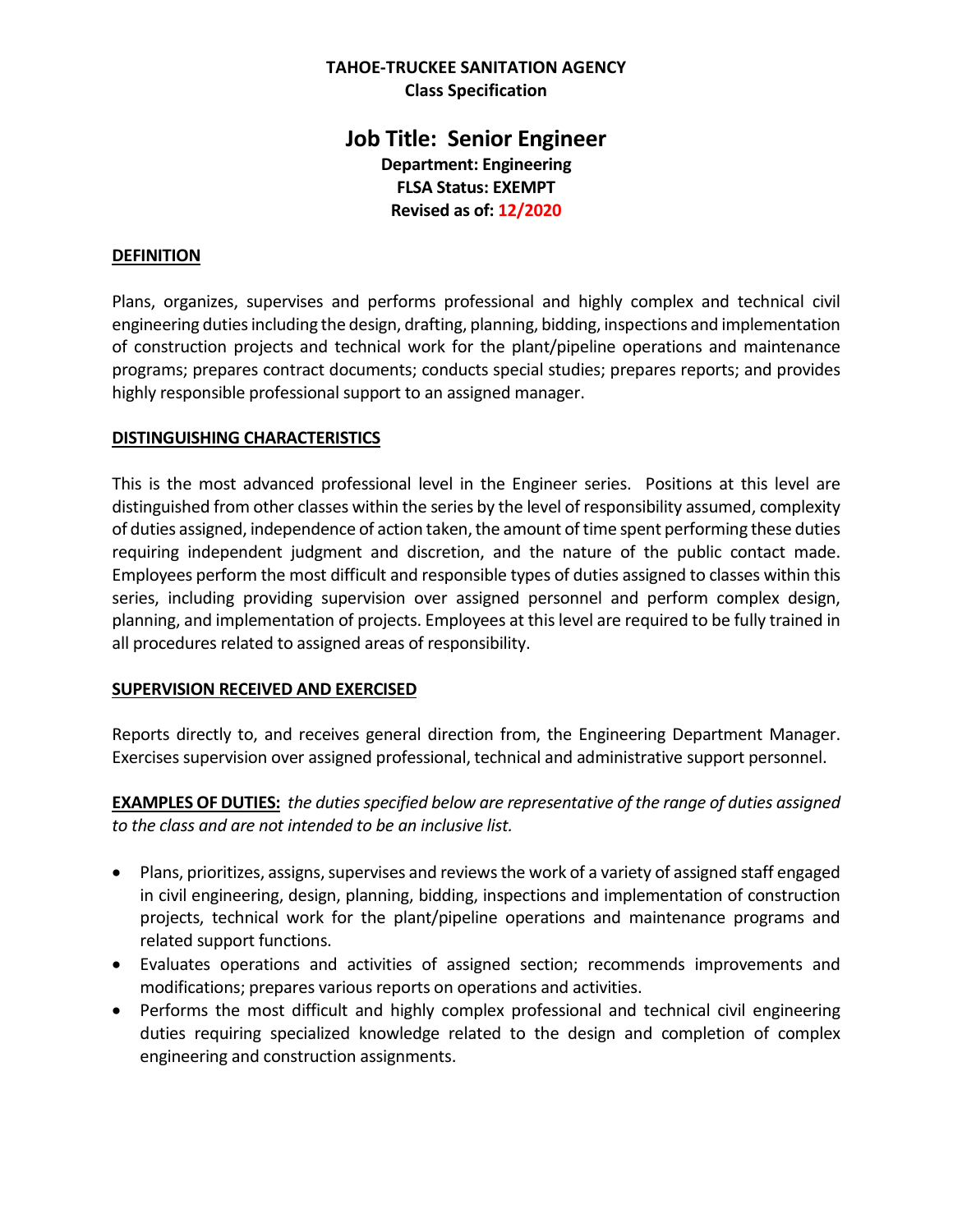- Develops schedules and methods to accomplish assignments ensuring work is completed in a timely and efficient manner; prioritizes and develops critical path schedules to successfully manage overlapping and sequential work activities.
- Assists with the selection of staff; provides or coordinates staff training; works with employees to correct deficiencies; implements discipline procedures; evaluates employee performance; drafts and conducts performance evaluations.
- Serves as project manager for the more complex capital improvement projects including the development of Requests for Qualifications and Requests for Proposals, the development and monitoring of project budgets, management of outside design consulting firms and management of the construction phase; performs inspections of on-site and off-site projects.
- Prepares complex engineering studies and reports; coordinates projects with other Agency departments, outside agencies, consultants, and developers; participates in the development of Agency master plans.
- Prepares contract documents for construction projects including development of complex, detailed drawings and specifications tailored to the specific needs of various projects.
- Identifies deficiencies of, and makes improvements and additions to, existing Agency drawing and specification libraries for use on future projects.
- Oversees development of record drawings for ongoing construction projects. Assists in the development of record drawings for past projects.
- Researches project design requirements and performs related calculations; conducts plan checks to ensure compliance with Agency and regulatory standards; prepares time and material cost estimates.
- Researches and recommends use of consultants and contractors for various projects, programs, and other work activities; monitors progress and authorizes payments according to contract terms and conditions.
- Prepares, reviews, interprets and revises technical and administrative reports, prepares and reviews instructions, memos, letters, other correspondence and other documentation; performs research and conducts complex studies.
- Analyzes, understands, interprets, and communicates to others the correct application of applicable Federal, State, and Local governmental regulations, technical reports, manuals, sketches and related information.
- Adheres to and ensures compliance with safety and emergency policies, procedures, rules, regulations and standard operating procedures.
- Oversees and participates in bidding process, oversees and ensures compliance with contracts and agreements; monitors contractor performance.
- Reviews and checks plans and specifications for conformance with design standards, codes and regulations.
- Oversees, reviews and performs technical work for the plant/pipeline operations and maintenance programs.
- Oversees development, implementation, administration, and enforcement activities of the Agency pretreatment program. Delegates pretreatment work activities to subordinates or consultants as appropriate.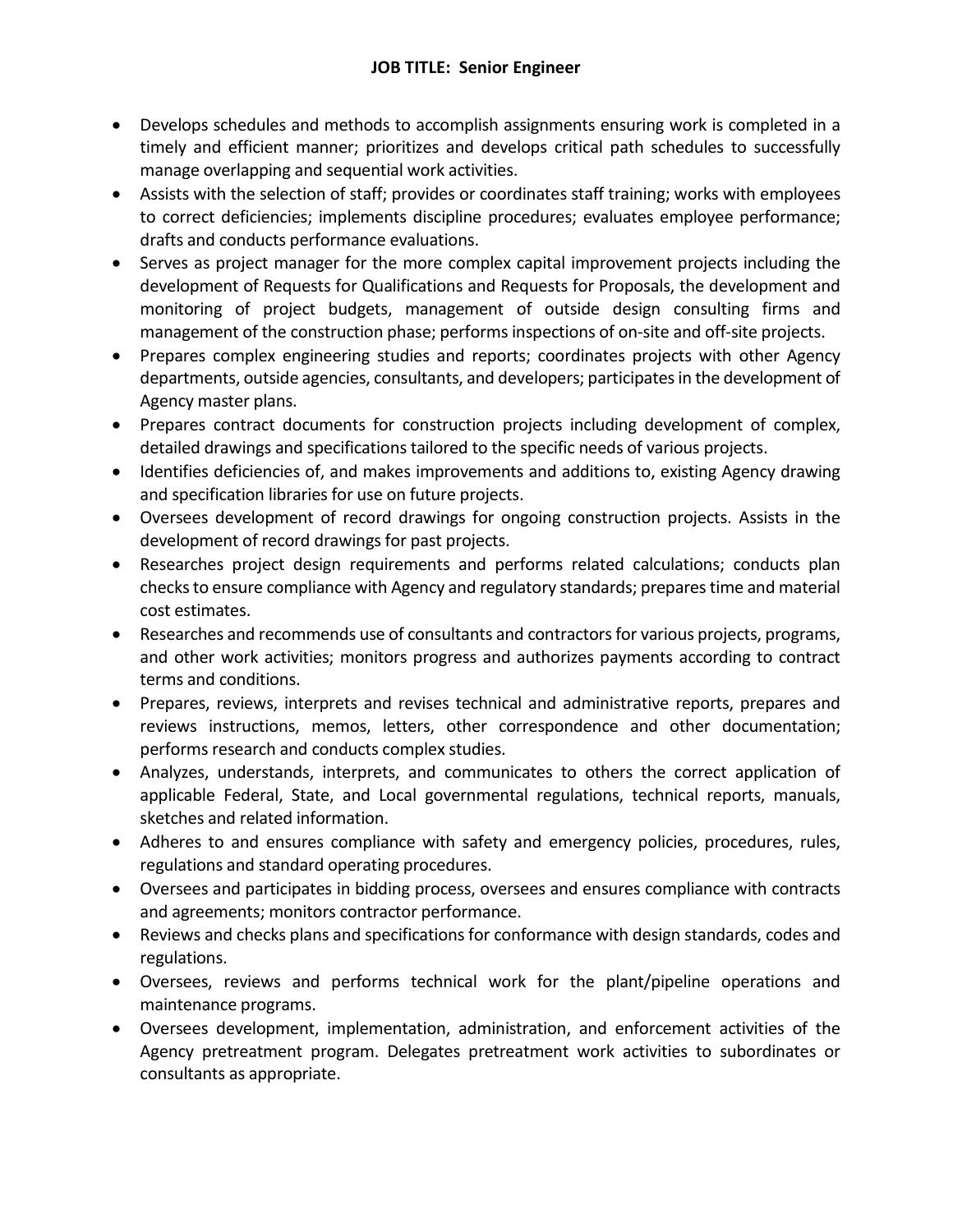## **JOB TITLE: Senior Engineer**

- Uses and maintains Agency electronic data/documents management systems and Agency electronic tracking/storage systems in support of engineering projects and related work.
- Prepares for and participates in effective public speaking presentations to a variety of audiences.
- May serve as acting Engineering Department Manager in Manager's temporary absence.
- Coordinates construction activities with other departments, divisions, and outside agencies.
- Represents the Agency with dignity, integrity, and the spirit of cooperation in all relations with staff and the public.
- Builds and maintains positive working relationships with co-workers, other Agency employees and the public using principles of good customer service.
- Performs related duties as assigned.

## **QUALIFICATIONS**

### **Knowledge of:**

- Principles and practices of professional civil engineering, construction, inspection, and design project requirements.
- Advanced project management methods.
- Methods and procedures related to wastewater treatment, conveyance systems, plant and pipeline operations, analytical quality control methods and interpretation of data.
- Master planning, application of asset management principles, development of capital improvement plans.
- Current development and trends related to professional engineering.
- Methods and procedures for securing permits and approvals; Federal, State, and local regulations, laws, codes, ordinances and rules related to construction and civil engineering projects.
- Principles and practices of supervision, training and evaluating performance.
- Modern office practices, methods and equipment including personal computers, AutoCAD and other specialized civil engineering software applications, fax machines, copiers, printers, telephones, voicemail and e-mail systems, electronic data/documents management systems, electronic tracking/storage systems, etc.
- Principles and practices of budget planning, processes, monitoring and implementation.
- Oral and written communication skills; business English including vocabulary, spelling, and correct grammatical usage and punctuation.
- Safe work practices, policies, rules, regulations methods and procedures as relates to design, engineering, construction and emergency procedures and equipment.
- Principles and practices of customer service.

### **Ability to:**

• Organize, implement, supervise and participate in civil engineering, design, drafting, writing, planning, bidding, inspections and implementation of construction projects and technical work for the plant/pipeline operations and maintenance programs.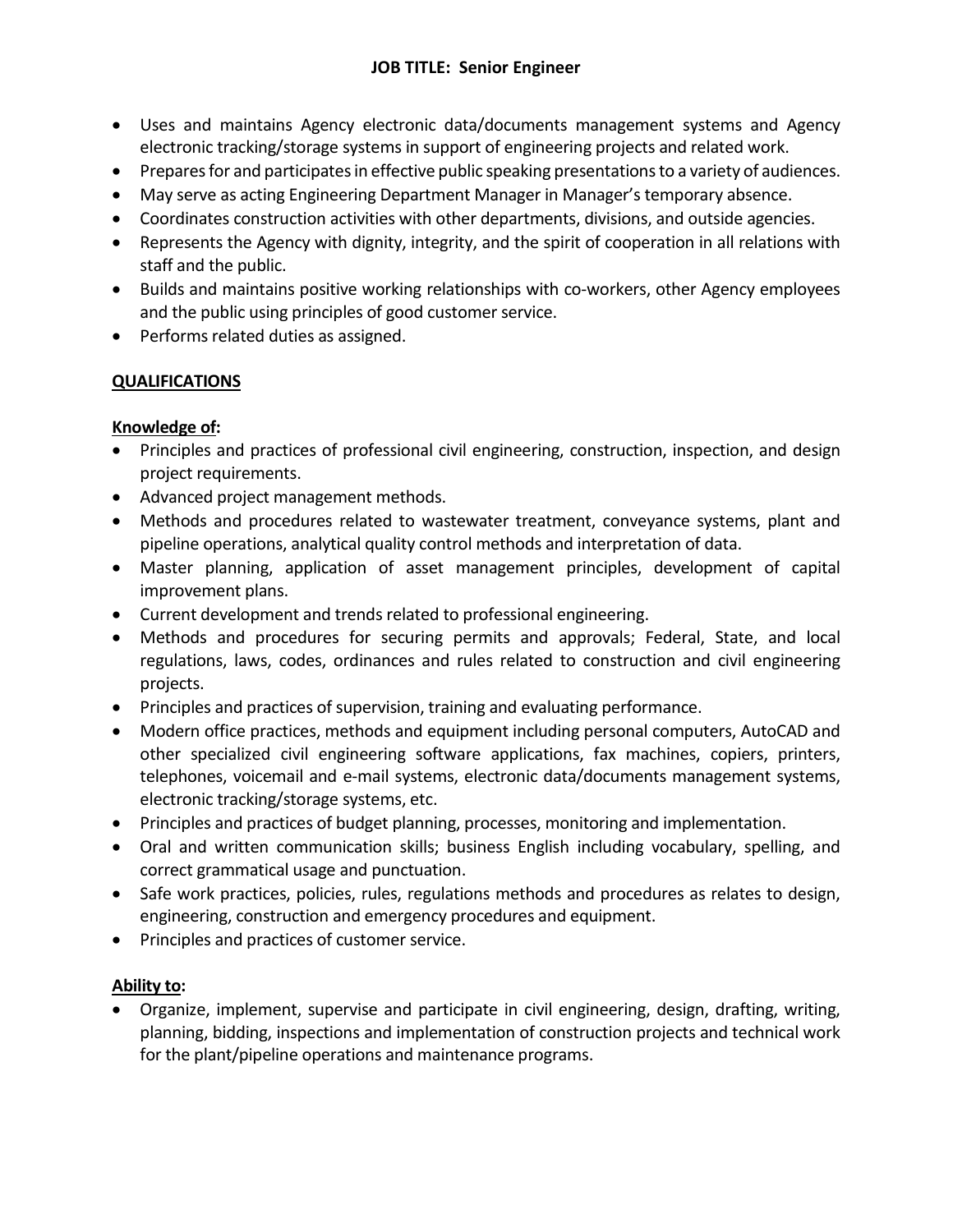## **JOB TITLE: Senior Engineer**

- On an ongoing basis, know and understand all requirements and essential aspects of the job including laws, regulations, rules and codes related to area of assignment; intermittently access, review, and adjust and enter data on documents, reports and files; design engineering plans and specifications; conduct surveys of proposed construction sites; analyze, interpret and recommend changes to engineering work plans; manage engineering and construction projects; interpret analytical results and technical and numerical information; train and explain processes to others; observe equipment and conditions and problem solve issues related to area of assignment; remember various processes and requirements; interpret and communicate information.
- Perform the most complex duties related to professional and highly technical civil engineering assignments.
- Conduct complex special studies; write, review and revise detailed documents and reports.
- Analyze, understand, interpret, and communicate the correct application of relevant governmental regulations, technical reports, books, manuals, sketches and plans.
- Understand and carry out oral and written instructions; prioritize assignments and meet deadlines; adjust to changing requirements and environments.
- Ensure compliance with relevant safety policies, procedures, rules, regulations and standard operating procedures.
- Comprehend the English language at a level necessary for effective job performance exercising correct English usage, vocabulary, spelling, grammar and punctuation.
- Communicate effectively, tactfully and positively in both oral and written form.
- Operate and use modern office equipment and technology, including computers and applicable software including AutoCAD and other specialized engineering software applications.
- Maintain regular attendance and adhere to prescribed work schedule to conduct job responsibilities.
- Function in confined spaces and/or hazardous environment.
- Adhere to and utilize appropriate Agency safety policies, procedures and practices and utilize appropriate Personal Protection Equipment.
- Supervise, train and evaluate performance of assigned staff.
- Establish and maintain effective working relationships with those contacted in the course of work.
- Contribute effectively to the accomplishment of Agency goals, objectives and activities.

## **Experience and Education:**

Any combination of experience and training that would provide the required knowledge and abilities is qualifying. A typical way to obtain the required knowledge and abilities would be:

## **Experience:**

Ten years of increasingly responsible professional engineering experience within a utility, including two years providing technical and functional supervision over assigned personnel.